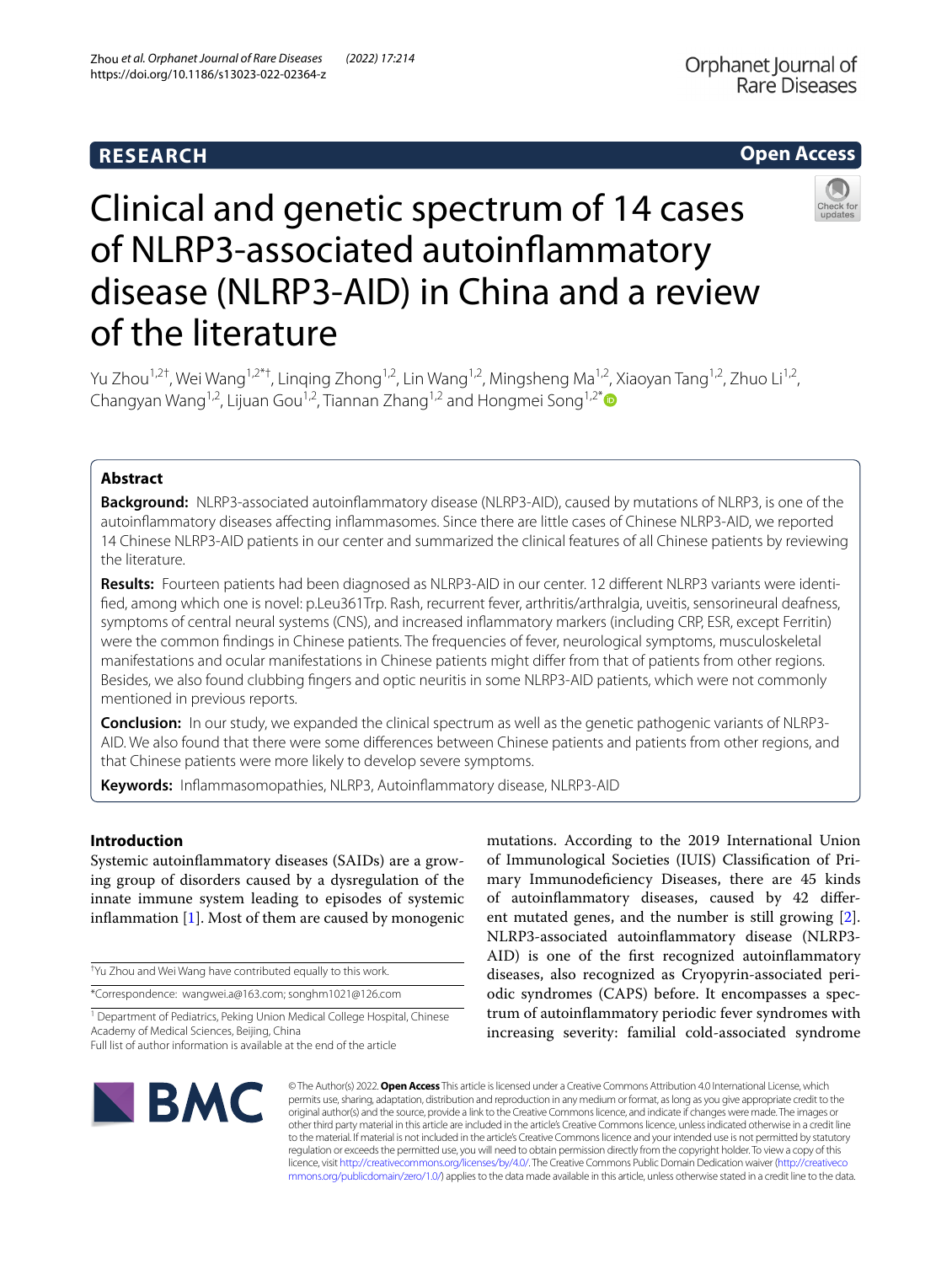(FCAS), Muckle-Wells syndrome (MWS), and neonatalonset multisystem infammatory disease (NOMID), also known as chronic infantile neurologic cutaneous articular syndrome (CINCA) [\[3](#page-7-2)]. In 1940s, FCAS was reported by Kile et al. [[4\]](#page-7-3), and the others, MWS and NOMID, were frst described in 1962 and 1982 [[5,](#page-7-4) [6\]](#page-7-5). Since then, plenty of cases series were reported, mostly in Caucasian population.

NLRP3-AID is caused by gain-of-function mutations of NLRP3. It leads to activation of caspase-1, which results in overexpression of proinfammatory cytokine IL-1β, and then brings various clinical manifestations, including recurrent episodes of fever associated with rash, arthritis/arthralgia, uveitis, sensorineural deafness, and symptoms of central neural system (CNS).

The prevalence of NLRP3-AID in USA is 1 in 1,000,000 people, while the incidence in France is about 1/360,000 [[7,](#page-7-6) [8](#page-7-7)]. Such diseases were rarely reported in China, and many Chinese clinicians were not familiar to the manifestations of this disease, which leads to misdiagnosis or delayed diagnosis. Since NLRP3-AID has a highly broad spectrum of clinical manifestations, it is unknown whether Chinese patients present with some diferent or rare features. Here we reported 14 cases of NLRP3-AID in our medical center, reviewed all reports of Chinese NLRP3-AID cases, summarized the clinical features of them and compared with patients from other regions.

#### **Methods**

#### **Patients**

This study was performed at Peking Union Medical College Hospital (PUMCH) between January 2012 and December 2020. Standardized Case Report Form was used to record the demographic data, genetic results, and clinical presentations including symptoms, physical examinations, and laboratory results. Neurological symptoms and musculoskeletal symptoms could be further classifed into two subgroups, mild or severe [\[9](#page-7-8)]. Morning headache, papilloedema, or aseptic meningitis is defned as mild neurological symptoms, whereas seizures, hydrocephalus, or mental retardation refects severe neurological involvement. Mild musculoskeletal manifestations include myalgia and arthralgia, while patellar overgrowth, joint contractures, bone deformity, bone erosions, and osteolytic lesions are considered as severe manifestations. All patients were diagnosed as NLRP3-AID according to the combination of clinical manifestations and genetic results. Furthermore, FCAS is classifed as presenting with fever and rash, without ocular manifestations or hearing loss; MWS is defned as urticaria-like rash not related to cold, predominant musculoskeletal manifestations, and sensorineural hearing loss; NOMID is diagnosed upon observing neonatal



<span id="page-1-0"></span>onset rash, chronic meningitis, and arthropathy with fever and inflammation are observed. This research was performed under the guide of the Declaration of Helsinki and approved by the Institutional Review Board of PUMCH (S-609, ZJS-1248, JS-1660).

#### **Detection of genetic variant**

DNA samples were extracted from peripheral blood from patients and their parents. During 2012 to 2014, Sanger sequencing was directly applied to detect variants of NLRP3 (NM\_004895). After 2014, we detected primary immunodefciency diseases (PIDs) related genes according to IUIS classifcation by gene trapping high-throughput sequencing with the application of PIDs panel and then the variant locus of the patient and their parents would be verifed by Sanger sequencing. Besides, the suspected variants would be further investigated in HGMD and OMIM database and the pathogenicity of the variants would be speculated by SIFT, Polyphen, Mutation-Taster, and  $GERP++$ . The pathogenicity of each variant is calculated according to ACMG criteria.

#### **Literature search**

For English literature, we did a PubMed literature search for reports of Chinese NLRP3-AID between January, 2000 and December, 2020, with the indexing words: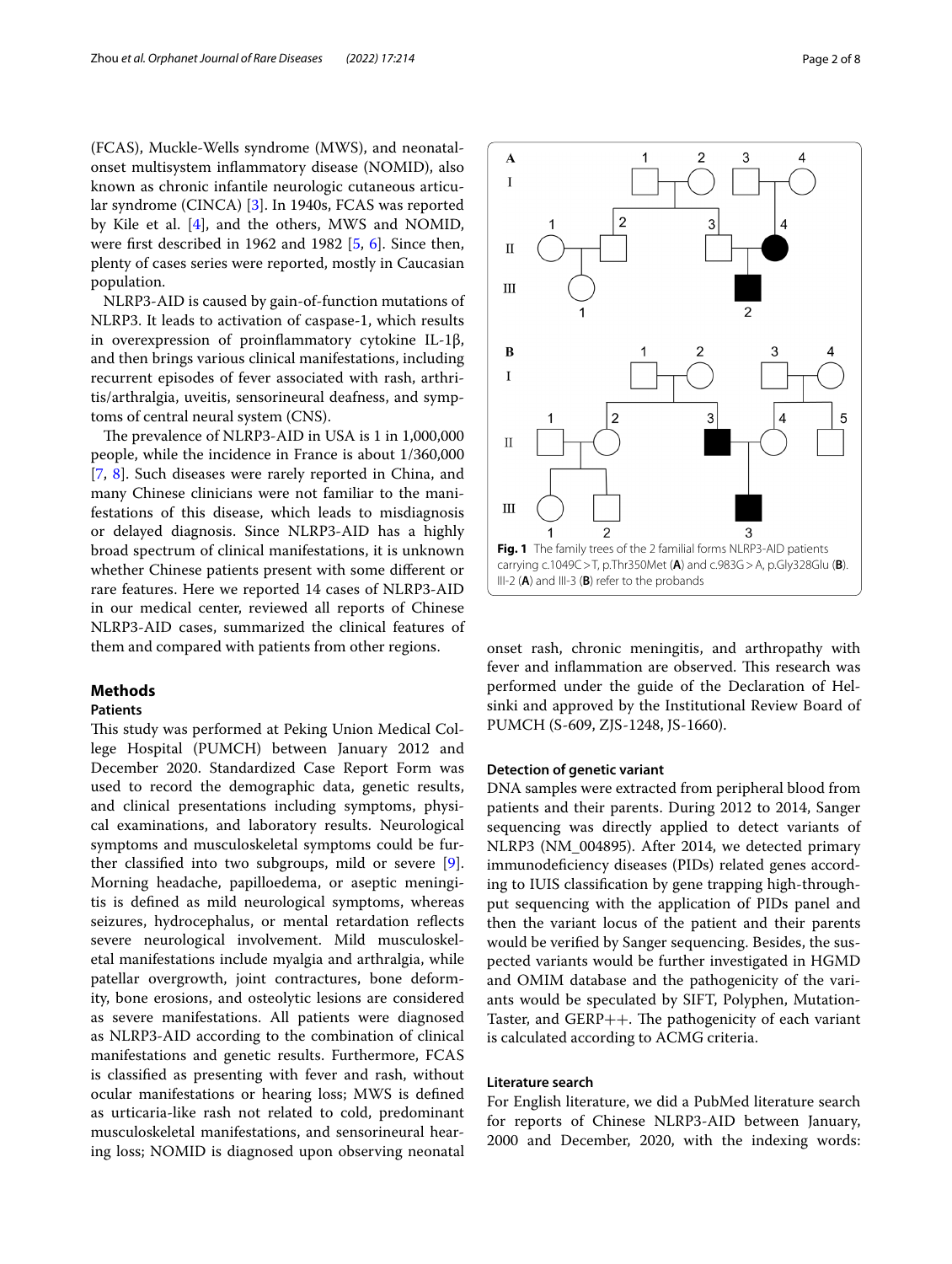<span id="page-2-0"></span>**Table 1** Demographic characteristics of 14 NLR-related autoinfammatory diseases patients

|                            | n                  | %    |
|----------------------------|--------------------|------|
| Gender ratio (M/F)         | 10:4               |      |
| Positive Family history    | 2                  | 14.3 |
|                            | Median (IQR 25-75) |      |
| Age at onset (month)       | $0(0-6)$           |      |
| Age at first visit (month) | $22.5(7.5 - 76.8)$ |      |
| Age at diagnosis (month)   | 54.5 (17.5-110.8)  |      |

"NLRP3-associated autoinfammatory disease", "Cryopyrin-associated periodic syndrome", "familial cold autoinflammatory syndrome", "Muckle-Wells syndrome", "neonatal-onset multisystem infammatory disease", or "chronic infantile neurologic cutaneous articular syndrome". For Chinese literature, similar searches were done in Wanfang database and CNKI database. Eight articles reporting Chinese cases of NLRP3-AID were found and we summarized the clinical presentations.

#### **Statistical analysis**

Demographic results were expressed as median and range. Clinical presentations were described by numbers and rates of positive cases. Chi-square test or Fisher exact test was used for comparing frequencies of clinical manifestations between Chinese patients and patients from other countries by Statistical Product and Service Solutions (SPSS) 22.0 software; *P*<0.05 would be considered as signifcant.

#### **Results**

#### **Demographic data**

By December 2020, 14 patients had been diagnosed as NLRP3-AID in our center. Demographic data are presented in Table [1.](#page-2-0)

All patients had disease-onset during childhood, and the Male-to-Female ratio in this case series is 10:4. Most patients had disease onset within 1 month old, and the onset age ranges from right after birth to about 5 years old (IQR  $25-75$  0–6 m). The median age of first visit for medical service is 22.5 months, while the median age of diagnosis is 54.5 months.

#### **Gene variants**

We found 12 NLRP3 variants which cause 11 diferent amino acid substitutions in NLRP3 in these patients and listed them in Table [2](#page-2-1), and the electropherogram for the variants was shown in Additional fle [1](#page-6-0): Fig S1. Among those variants, one is novel: c.1082T>G, p.Leu361Trp. Other variants were reported in previous studies and could be found in [https://infevers.umai-montpellier.fr/](https://infevers.umai-montpellier.fr/web/) [web/.](https://infevers.umai-montpellier.fr/web/) In terms of the p.Leu361Trp variant, it has 0 frequency in several databases like 1000g2015aug\_all, ESP6500si, ExAC\_ALL, ExAC\_EAS, as well as mbiobank ([http://www.mbiobank.com\)](http://www.mbiobank.com), a database for Chinese population. Although it is expected to be Benign in Mutation Taster, the speculated pathogenicity is "Damaging" (SIFT), or "Probably damaging" (PolyPhen). Combing the genetic analyzed data and clinical feature of P14, we believe that mutated allele is pathogenic, although functional studies have not been fnished yet. Besides, two patients inherited the pathogenic alleles from one of

<span id="page-2-1"></span>**Table 2** Genetic results of 14 NLR-related autoinflammatory diseases patients

|                | <b>Diagnosis</b> | Gene  | Variant+                    | Pathogenicity     | Inheritance | <b>Family history</b> |
|----------------|------------------|-------|-----------------------------|-------------------|-------------|-----------------------|
|                | <b>FACS</b>      | NLRP3 | $c.932T>C$ , p.Phe311Ser    | Pathogenic        | De novo     | No                    |
| $\overline{2}$ | <b>FACS</b>      | NLRP3 | c.796 $C > T$ , p.Leu266Phe | Pathogenic        | De novo     | No                    |
| 3              | <b>FACS</b>      | NLRP3 | c.1049C > T, p.Thr350Met    | Pathogenic        | Maternal    | Yes                   |
| $\overline{4}$ | <b>MWS</b>       | NLRP3 | c.1311G > T, p.Lys437Asn    | Pathogenic        | De novo     | No                    |
| 5              | <b>MWS</b>       | NLRP3 | c.1049C > T, p.Thr350Met    | Pathogenic        | De novo     | No                    |
| 6              | <b>MWS</b>       | NLRP3 | c.1711G > A, p.Gly571Arg    | Pathogenic        | De novo     | No                    |
|                | <b>NOMID</b>     | NLRP3 | c.1715A > G, p.Tyr572Cys    | Pathogenic        | De novo     | No                    |
| 8              | <b>NOMID</b>     | NLRP3 | c.1711G > C, p.Gly571Arg    | Pathogenic        | De novo     | No                    |
| 9              | <b>NOMID</b>     | NLRP3 | c.1991T > C, p.Met664Thr    | Pathogenic        | De novo     | No                    |
| 10             | <b>NOMID</b>     | NLRP3 | c.1991T > C, p.Met664Thr    | Pathogenic        | De novo     | No                    |
| 11             | <b>NOMID</b>     | NLRP3 | c.983G > A, p.Gly328Glu     | Pathogenic        | Paternal    | Yes                   |
| 12             | <b>NOMID</b>     | NLRP3 | c.913G > A, p.Asp305Asn     | Pathogenic        | De novo     | No                    |
| 13             | <b>NOMID</b>     | NLRP3 | c.918G > T, p.Glu306Asp     | Likely pathogenic | De novo     | No                    |
| 14             | <b>NOMID</b>     | NLRP3 | c.1082T > G, p.Leu361Trp*   | Likely pathogenic | De novo     | No                    |

\*Represents novel variant;

† The reference sequence is NM\_004895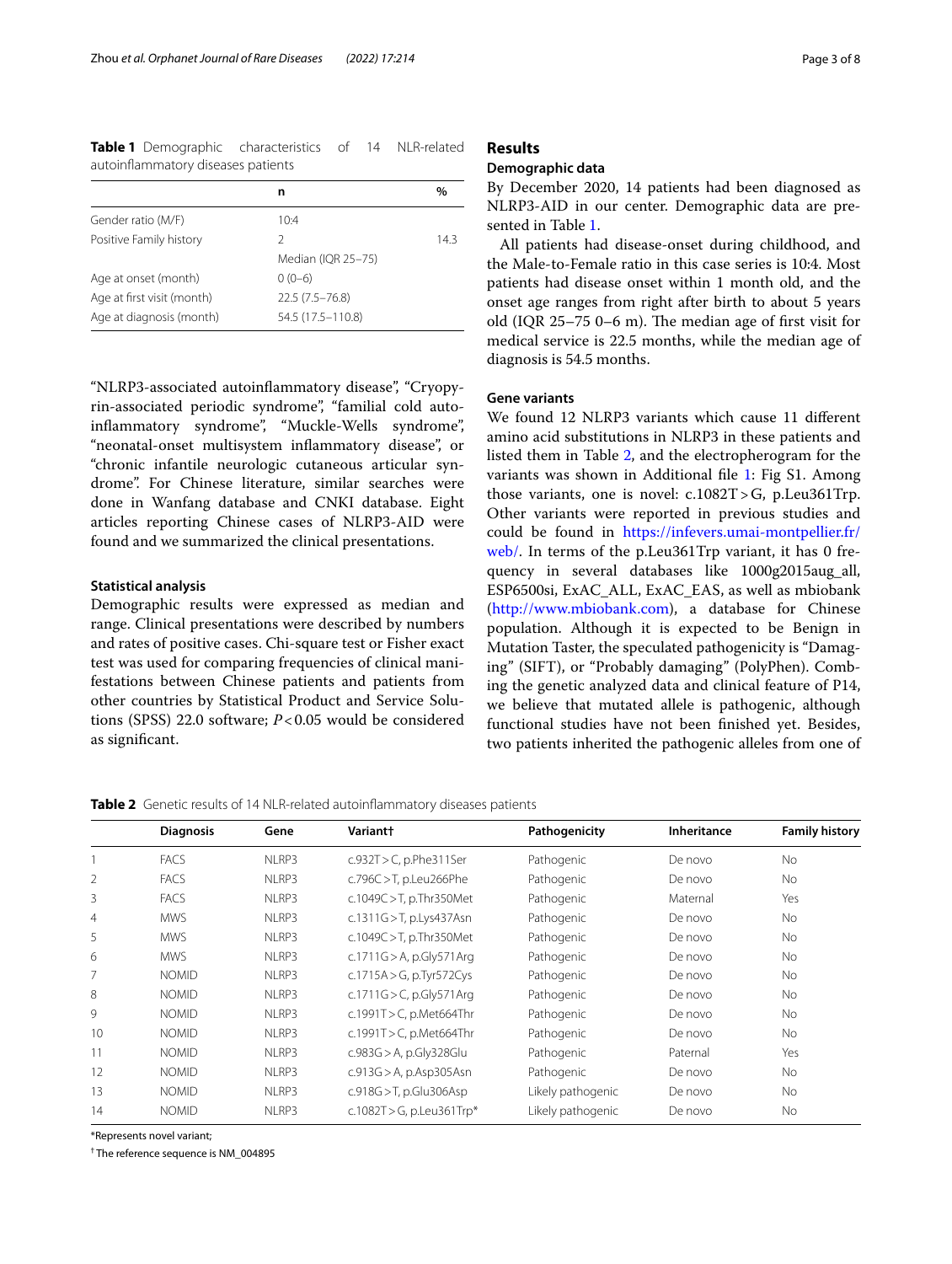| Patient Fever<br>ş | symptoms<br>Ocular<br>Rash | loss | Hearing Neurological<br>symptoms | symptoms<br>severe | Musculoskeletal Severe<br>neurological manifestations | Musculoskeletal retardation<br>manifestations | Growth |  | Leukocytosis Anemia Thrombocytosis Increased Increased | <b>CRP/ESR</b> | Ferritin                 | $\widehat{\pm}$ | ANA Proteinuria |
|--------------------|----------------------------|------|----------------------------------|--------------------|-------------------------------------------------------|-----------------------------------------------|--------|--|--------------------------------------------------------|----------------|--------------------------|-----------------|-----------------|
|                    |                            |      |                                  |                    |                                                       |                                               |        |  |                                                        |                | $\lessapprox$            |                 |                 |
|                    |                            |      |                                  |                    |                                                       |                                               |        |  |                                                        |                | $\leq$                   |                 |                 |
|                    |                            |      |                                  |                    |                                                       |                                               |        |  |                                                        |                | <b>SAN</b>               |                 |                 |
|                    |                            |      |                                  |                    |                                                       |                                               |        |  |                                                        |                | $\overline{\phantom{a}}$ |                 |                 |
|                    |                            |      |                                  |                    |                                                       |                                               |        |  |                                                        |                | $\leq$                   |                 |                 |
|                    |                            |      |                                  |                    |                                                       |                                               |        |  |                                                        |                | $\frac{1}{2}$            |                 |                 |
|                    |                            |      |                                  |                    |                                                       |                                               |        |  |                                                        |                | МĒ<br>С                  |                 |                 |
|                    |                            |      |                                  |                    |                                                       |                                               |        |  |                                                        |                | $\leq$                   |                 |                 |
|                    |                            |      |                                  |                    |                                                       |                                               |        |  |                                                        |                | МĒ<br>С                  |                 |                 |
|                    |                            |      |                                  |                    |                                                       |                                               |        |  |                                                        |                | NEG                      |                 |                 |
|                    |                            |      |                                  |                    |                                                       |                                               |        |  |                                                        |                | <b>NEG</b>               |                 |                 |
|                    |                            |      |                                  |                    |                                                       |                                               |        |  |                                                        |                | <b>DEG</b>               |                 |                 |
| S                  |                            |      |                                  |                    |                                                       | ⋗                                             |        |  |                                                        |                | <b>DEG</b>               |                 |                 |
| 4                  |                            |      |                                  |                    |                                                       |                                               |        |  |                                                        |                | <b>UEG</b>               |                 |                 |

<span id="page-3-0"></span>

| .<br>ו<br>ו<br>$\begin{bmatrix} 1 \\ 1 \\ 1 \end{bmatrix}$ |
|------------------------------------------------------------|
| ׇׇ֚֚֬֓֡<br>ţ                                               |
| J<br>フリンコーン・コー                                             |
| $\mathfrak{g}$                                             |
|                                                            |
| ຸ<br>)<br>$\frac{1}{4}$                                    |
| .c#cc#.c#.cccccc<br>$\frac{1}{3}$<br>j<br>m<br>≌           |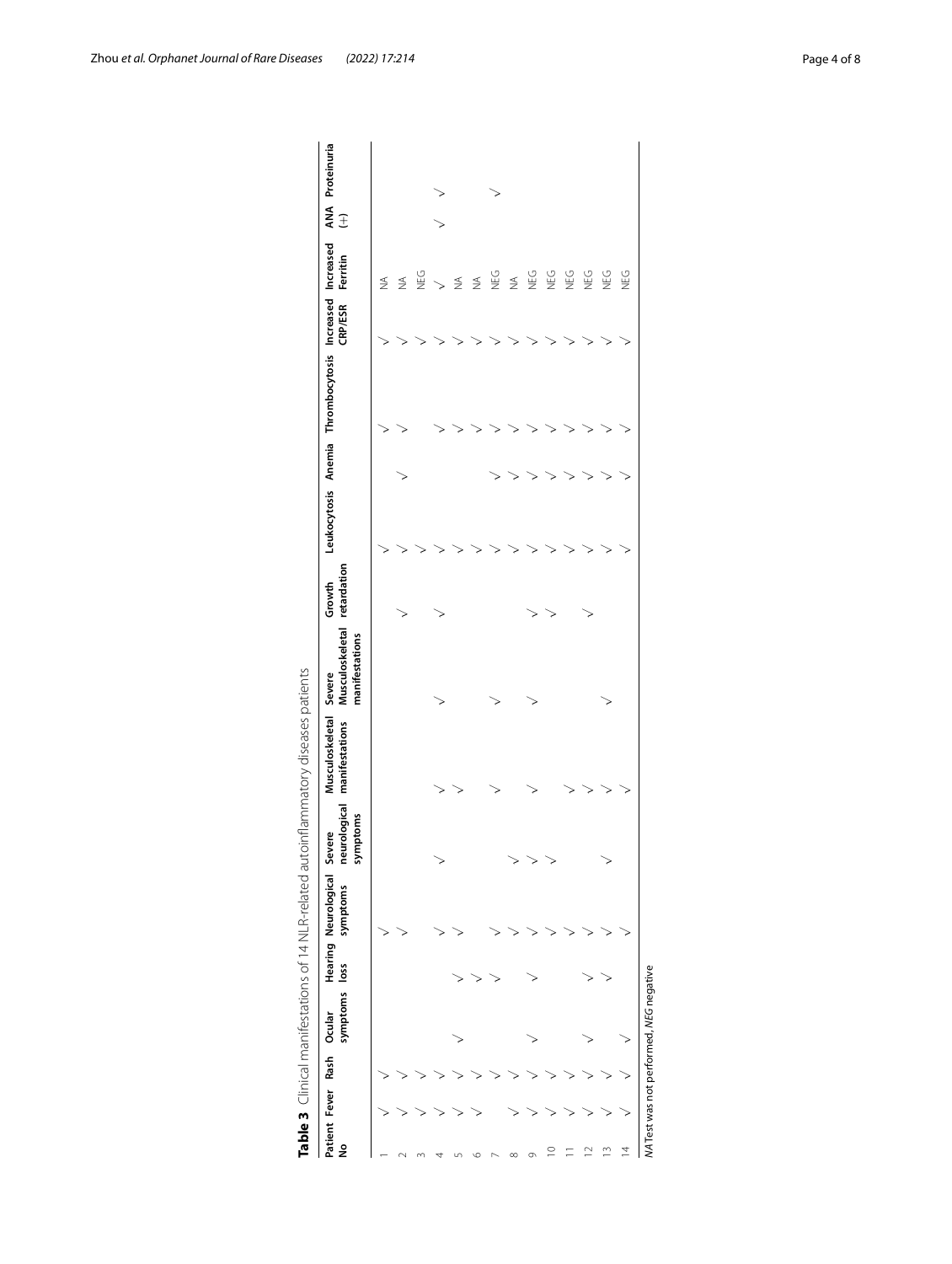their parents who were also patients of NLRP3-AID. The family trees were shown in Fig. [1.](#page-1-0)

#### **Clinical presentations**

All patients in our cohort developed rash during acute phase. Among them, urticaria-like rash were seen in 8 patients (P2, P3, P7, P9, P10, P11, P12, and P14), while macules or papules were found in other patients. Fever was also observed in most patients  $(13/14)$ . The duration of fever was about 1 to 10 days, while the interval between fares was usually around 2 weeks to 1 month. Besides, 12 patients had neurological involvements, and most of them had mild neurological symptoms like headache and aseptic meningitis. There were 5 patients having severe neurological involvement. Among them, 3 patients (P4, P9, and P10) presented with mental retardation, 3 patients (P4, P9, and P13) had hydrocephalus, and 3 patients (P4, P8, and P9) developed encephalatrophy. Another common characteristic of NLRP3-AID is musculoskeletal involvement (8/14). Mild musculoskeletal symptoms, such as myalgia or arthralgia/arthritis were common, while 4 patients (P4, P7, P9, and P13) showed severe musculoskeletal symptoms such as joint deformity, frontal bossing, or bone erosions indicated by radiographic examinations like X-ray or MRI. A detailed summary of the clinical manifestations is shown in Table [3](#page-3-0). Hearing loss and ocular manifestations were also common in NLRP3-AID, and the percentages were 42.9%  $(6/14)$  and 28.6%  $(4/14)$ , respectively. There were two patients with clubbing fngers (P9 and P12, Fig. [2](#page-5-0)) and another one patient (P5) developing optic neuritis, both of which were uncommon manifestations of NLRP3-AID in previous reports.

In terms of laboratory examinations, highly increased acute phase reactants (APRs) including CRP and ESR were still sensitive to identify the potential patients of NLRP3-AID, since increased APRs were observed in all patients during the attacks. However, diferent from other infammatory diseases such as systemic Juvenile Idiopathic Arthritis (sJIA), increased Ferritin was uncommon in NLRP3-AID (1/9). Leukocytosis and thrombocytosis were also observed in most patients due to the active infammation status. In the meantime, anemia was mostly found in patients diagnosed as NOMID. In terms of autoimmune antibodies, only one patient (P4) showed low titer of ANA (1:100), while most patients had negative antibodies as in other autoinfammatory diseases. Besides, compared to autoimmune diseases, renal involvement was much less common in NLRP3-AID. In our center, there were only two patients (P4 and P7) suspected to have mild proteinuria because of Protein  $(+)$  in urine routine test, and both had 24 h urine protein less than 0.5 g.

For treatment, the frst-line therapy for NLRP3-AID is to block the pathway of IL-1β, including anakinra (recombinant IL-1 receptor antagonist), rilonacept (IL-1β trap) and canakinumab (monoclonal antibody against IL-1β) [[10\]](#page-7-9). However, none of them was available in the mainland of China. In our clinical practice, glucocorticoid treatment could reduce the frequency of attacks and decrease APRs. However, glucocorticoid alone could not stop the progression of diseases. Since most patients had increased IL-6, some patients were treated with Tocilizumab, which successfully controlled the fever symptom. Of note, the long-term responses are still unclear, and more follow-up data is required.

#### **Literature review and comparison**

In 2014, PRINTO and Eurofever summarized the phenotypic and genotypic characteristics of NLRP3-AID, based on the results of the largest NLRP3-AID cohort, consisting of 136 patients [[9](#page-7-8)]. In East Asian area, Japan is the earliest to report NLRP3-AID in 1976 and did a review of all Japanese NLRP3-AID patients in 2012 [[11](#page-7-10)]. However, there was no such report in China until Li et al. reported 15 cases of NLRP3-AID in Chinese population in 2017  $[12]$  $[12]$ . Up to now, there were only eight articles, describing 28 Chinese NLRP3-AID patients (Additional fle [2](#page-6-1): Table S1) [[12–](#page-7-11)[19\]](#page-7-12). Here, after combining data from our center, we compared the clinical manifestations among Chinese, Japanese, and western patients (Table [4](#page-5-1)). Fever  $(41/42, 97.6%)$ and rash (39/42, 92.9%) were the major symptoms in Chinese population, which was the same as previous reported in other regions. However, the frequency of fever in Chinese population is much higher than that in Japanese (14/19, 73.7%, *p*=0.009) or western population (108/136, 79%,  $p = 0.005$ ). Unlike western patients, Chinese patients had a higher frequency of neurological involvement (21/35, 60%), as well as severe neurological manifestations (6/20, 30%) ( $p = 0.038$  and 0.04). While about 60%-70% NLRP3-AID patients had ocular manifestations in previous reports, only 35.7% Chinese patients suffered from it  $(p=0.046, \text{ and } < 0.001, \text{ respec-}$ tively). Besides, the percentage of musculoskeletal manifestations seemed lower in East Asian population (66.7% in China and 68.4% in Japan vs 86% in Caucasia,  $p = 0.005$ ). Note that, although less patients showed musculoskeletal manifestations, compared with western patients, Chinese patients seem to exhibit higher frequencies of severe symptoms ( $p=0.025$ ).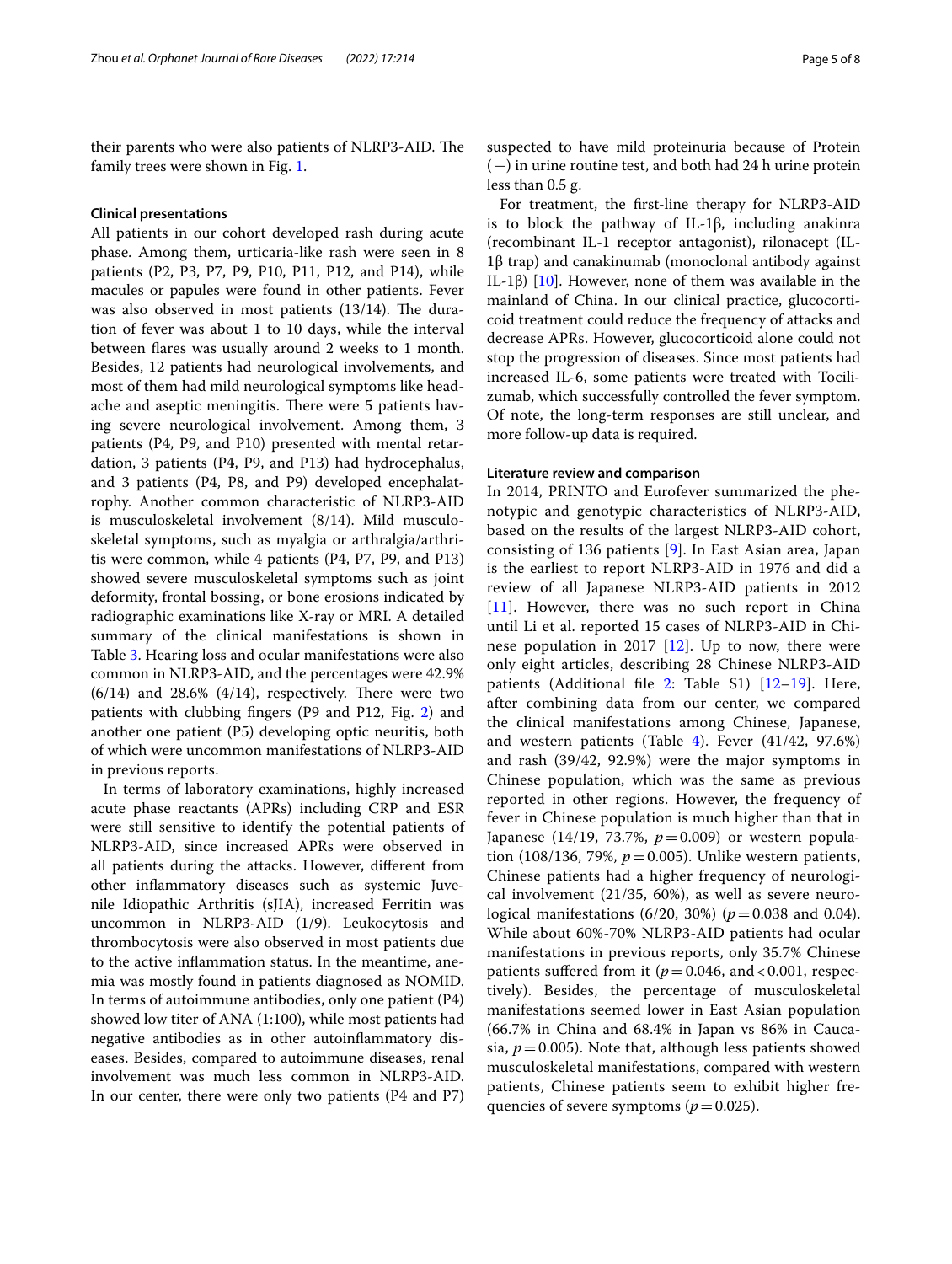

<span id="page-5-1"></span><span id="page-5-0"></span>**Table 4** Comparison of clinical manifestations of CAPS among Chinese patients, Japanese patients, and western patients

|                                       | <b>Total</b>              | Japan      | p1 value             | Western        | p2 value             |
|---------------------------------------|---------------------------|------------|----------------------|----------------|----------------------|
| n                                     | 42                        | 19         |                      | 136            |                      |
| Origin                                | Chinese                   | Japanese   |                      | Most Caucasian |                      |
| Gender Ratio                          | 26:16                     | 11:8       | $0.767$ <sup>a</sup> | 69:67          | $0.205^{\text{a}}$   |
| Fever                                 | 41 (97.6%)                | 14 (73.7%) | 0.009 <sup>b</sup>   | 108 (79%)      | 0.005 <sup>a</sup>   |
| Rash                                  | 39 (92.9%)                | 19 (100%)  | $0.545^{\rm b}$      | 132 (97%)      | 0.358 <sup>b</sup>   |
| Ocular manifestations                 | 15 (35.7%)                | 12 (63.2%) | $0.046^{\circ}$      | 97 (71%)       | < 0.001 <sup>a</sup> |
| Hearing loss                          | 15 (35.7%)                | 7 (36.8%)  | $0.932$ <sup>a</sup> | 56 (41%)       | $0.527$ <sup>a</sup> |
| Neurological symptoms                 | $21/35(60\%)^{\dagger}$   | <b>NA</b>  |                      | 55 (40%)       | 0.038 <sup>a</sup>   |
| Severe Neurological symptoms          | $6/20(30\%)^{\ddagger}$   | <b>NA</b>  |                      | 16 (12%)       | $0.040^{b}$          |
| Musculoskeletal manifestations        | 28 (66.7%)                | 13 (68.4%) | $0.892$ <sup>a</sup> | 117 (86%)      | $0.005^{\text{a}}$   |
| Severe Musculoskeletal manifestations | $4/20(20.0\%)^{\ddagger}$ | <b>NA</b>  |                      | 6(4%)          | $0.025^{b}$          |

<sup>a</sup> Compared by Chi-square test, <sup>b</sup>Compared by Fisher exact test

<sup>†</sup> Reference [\[13](#page-7-13)] didn't describe the CNS symptoms and thus 7 patients in their cohort were removed in the comparison of neurological symptoms

‡ References [[12](#page-7-11), [13](#page-7-13)] didn't describe the detailed manifestations of CNS and musculoskeletal system, and thus patients in their cohort (15 and 7, respectively) were removed when comparison was performed in terms of severe symptoms

p1 refers Chinese population versus Japanese population, p2 refers Chinese population versus western population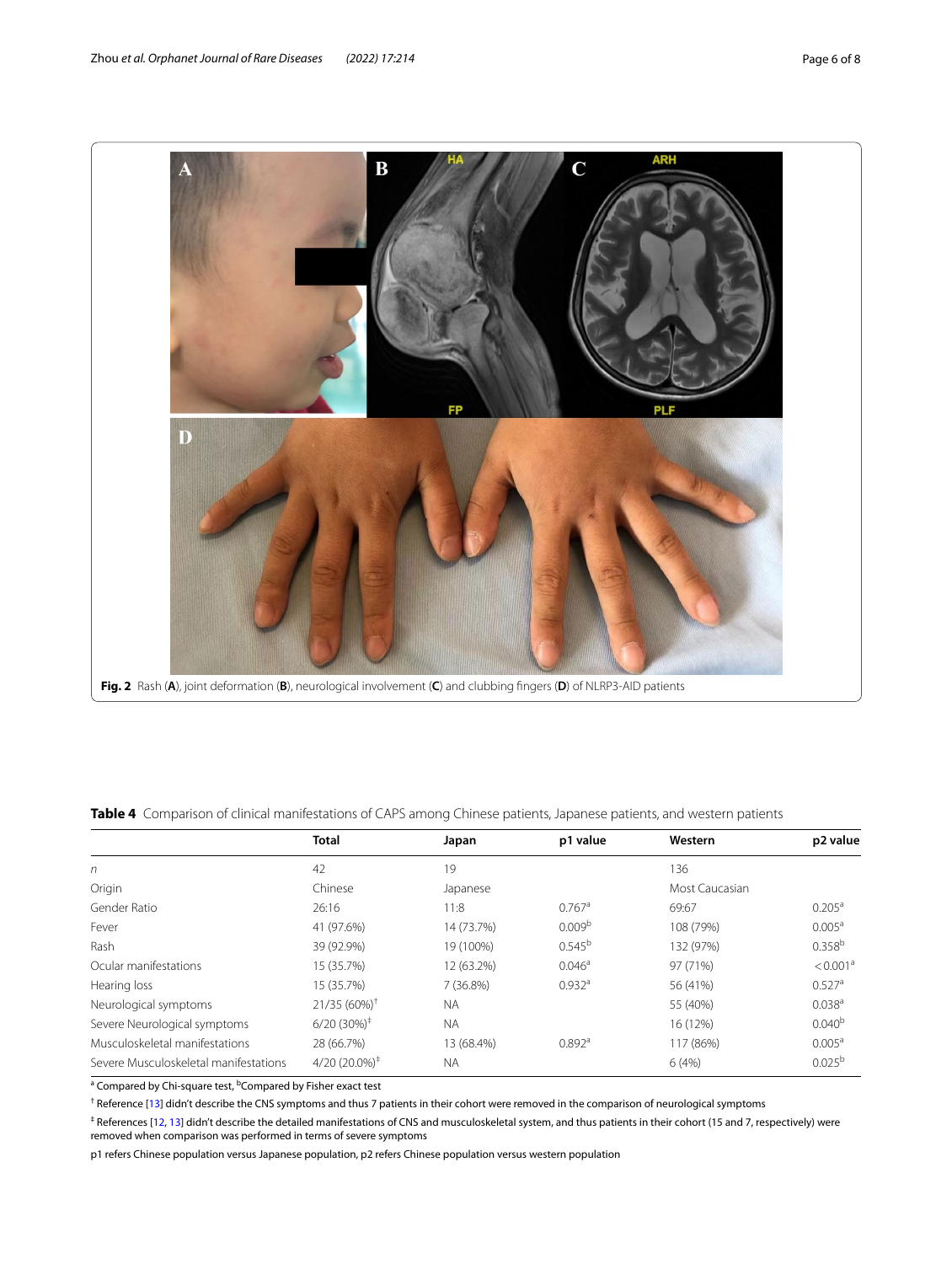#### **Discussion**

Our study detailly summarized the clinical and genotype features of Chinese NLRP3-AID patients. our data consisted with previous clinical reports in many respects. Fever and rash were the most prevalent clinical presentations while chronic meningitis and neurosensory hearing loss were frequently seen in NLRP3-AID patients. Unlike autoimmune diseases such as systemic lupus erythematosus, the renal involvement was rare in NLRP3-AID. Some of our patients were once misdiagnosed as sJIA for fever and arthritis, and we found that most NLRP3-AID patients didn't show increased Ferritin, which is usually high in sJIA, and it could be a clue to help clinicians to distinguish those diseases. When compared with patients from other regions, Chinese patients were less likely to sufer from musculoskeletal manifestations as well as ocular manifestations. However, the frequency of severe symptoms, either neurological or musculoskeletal, was higher in Chinese populations, indicating a more progressive process in Chinese patients. It also highlights the importance of early diagnosis and treatment. Meanwhile, the lack of reports about Chinese NLRP3-AID patients leads to poor recognition of this disease in China. Resonating with this fact, the time from disease onset to fnal diagnosis in our cohort could be as long as 18 years. And the delay may also contribute to more severe symptoms.

Furthermore, we also found some rare presentations in our patients. We found clubbing fngers in two of our patients, though they did not show symptoms of dyspnea and their pulmonary function and CT were both normal. A possible explanation might be that the activation of NLRP3 infammasome lead to the overproduction of vascular endothelial growth factor (VEGF), and plateletderived growth factor (PDGF) [\[20](#page-7-14)]. And those growth factors are proved to incite changes of clubbing [\[21](#page-7-15)]. Another rare manifestation in our cohort is optic neuritis, which happened on P5 during follow-up period. The clinical presentation was rapid loss of sight on one side, and MRI showed line-like enhancement of the intraorbital segment of optic nerve and the edge of optic chiasm, suggesting optic neuritis. After treating with high dose of intravenous methylprednisolone, his MRI gradually returned normal. However, in terms of vision, no signifcant improvement was observed. It revealed another possible disabling outcome of NLRP3-AID and alert physicians to pay more attention to ocular symptoms.

In terms of the association of phenotypes and variants, Levy et al. pointed out that Thr350Met was associated with hearing loss while Asp305Asn was linked to severe phenotype [[9\]](#page-7-8). In our cohort, we also noticed that P5 carrying Thr350Met, developed aseptic meningitis and sensorineural hearing loss, and thus was diagnosed as MWS. And P12 who carried Asp305Asn, was diagnosed as NOMID. Both were consistent with the previous fndings. Sometimes the same variant can also cause diferent clinical phenotypes. Of note, in our cohort, p.Gly571Arg was found in both MWS (P6) and NOMID (P8) patients, and p.Thr350Met was found in both FACS (P3) and MWS (P5), suggesting that the phenotype is not only determined by mutated allele of NLRP3, but is also infuenced by other factors. Another interesting example is P11 and his father. P11 inherited p.Gly328Glu from his father and was diagnosed as NOMID because of early onset fever, urticaria-like rash, and neurosensory involvement. However, it seemed that his father was a MWS patient as he occasionally had rash or arthralgia since his childhood and developed hearing loss at the age of 16. It is rare that patients carrying the same variant in the same family should have diferent diagnosis of NLRP3-AID subtypes.

In addition, we also report 1 novel variation of NLRP3 which might be pathogenic for NLRP3-AID. However, functional tests haven't been fnished yet, which is a limitation. Another limitation in our research is that it is a single center research, and it might not be enough to represent the whole Chinese NLRP3-AID patients, although we summarized all Chinese cases by reviewing relevant literatures. A nationwide multi-center registry study is needed in the future.

#### **Conclusion**

To summary, the main clinical manifestations of NLRP3-AID in Chinese patients consist of fever, rash, CNS symptoms and musculoskeletal symptoms. The percentages of fever, neurological symptoms as well as severe neurological symptoms, and severe musculoskeletal symptoms in Chinese patients are higher than in western patients, while ocular manifestations and musculoskeletal symptoms are less common. We also report that clubbing fingers and optic neuritis can be found in NLRP3-AID patients and expand the clinical spectrum of NLRP3-AID. Besides, we report one novel pathogenic variant causing NLRP3-AID.

#### **Supplementary Information**

The online version contains supplementary material available at [https://doi.](https://doi.org/10.1186/s13023-022-02364-z) [org/10.1186/s13023-022-02364-z.](https://doi.org/10.1186/s13023-022-02364-z)

<span id="page-6-0"></span>**Additional fle 1: Figure S1.** NLRP3 gene variations in our cohort. Of note, P2, P11 and P14 received genetic tests in other hospitals and refused reexamination in our center.

<span id="page-6-1"></span>**Additional fle 2: Table S1.** Detailed clinical manifestations of CAPS patients in China according to literature.